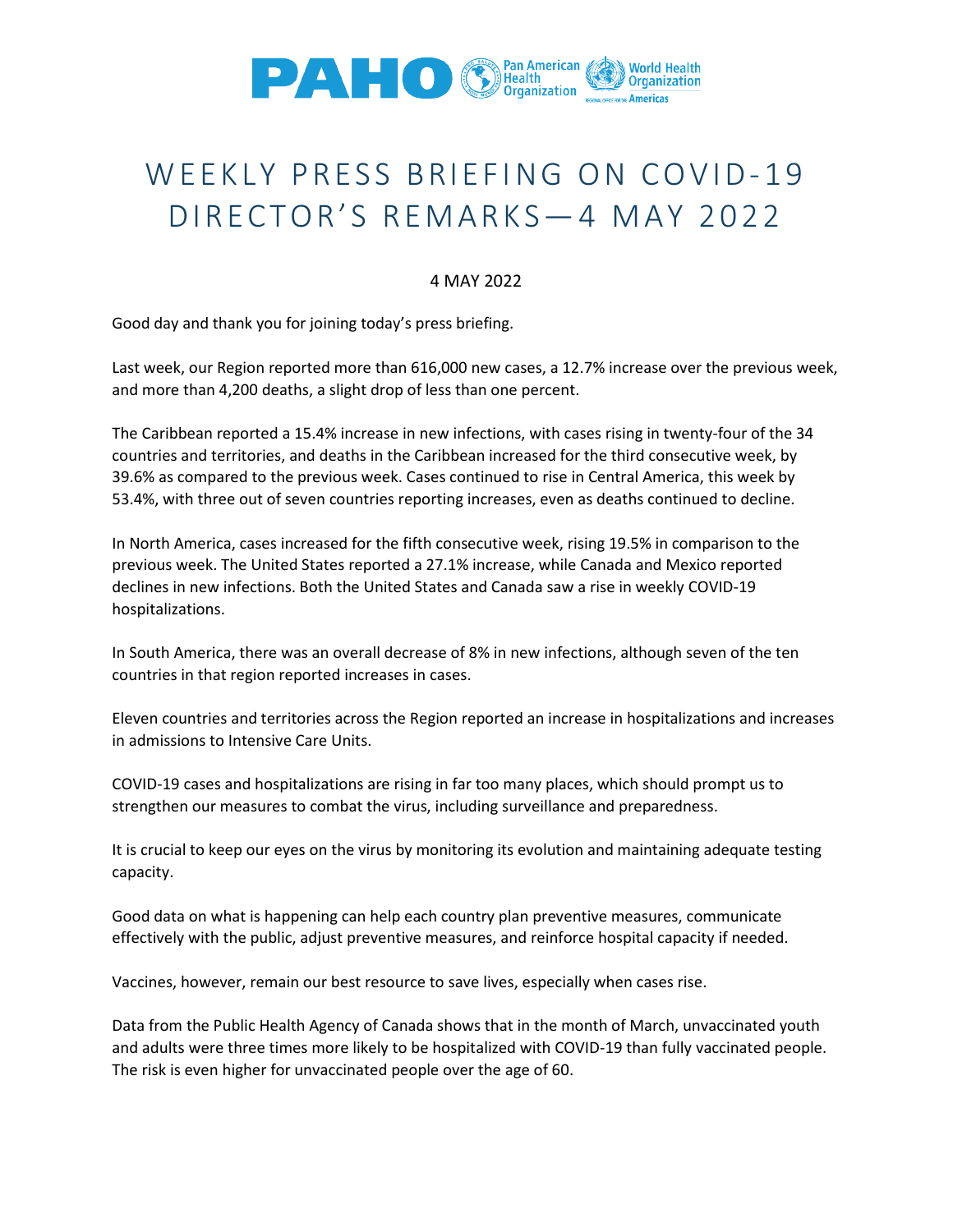We must reach those who remain unvaccinated with the full COVID-19 vaccine primary series, and ensure access to boosters, especially to the most vulnerable.

Since COVID vaccines became available, we have delivered 1.8 billion doses of COVID-19 vaccines in the Americas. Over Vaccination Week in the Americas last week, we managed to deliver more than 12 million doses.

And this is remarkable progress.

We must maintain this momentum to reach the 230 million people who remain unvaccinated in our Region.

You know - we never would have reached this many people without the essential work of nurses throughout the Americas.

Ahead of International Nurses Day, we want to thank the nurses who have helped achieve this milestone and played a central role in caring for those that fell ill from COVID.

It has not been easy.

Throughout the Americas, nurses bravely faced the brunt of the pandemic, and many struggled from burnout and mental health conditions.

The COVID-19 HEalth caRe wOrkErs Study showed that almost one quarter of health workers who were interviewed in 2020 presented symptoms of a depressive episode, and as many as 15% reported ideas about committing suicide. In some countries only about a third of those who needed psychological care could receive it.

In Brazil, Guatemala, and Colombia, more than 1 in 10 members of the health workforce had symptoms of severe depression.

Today, nurses shoulder the dual burden of caring for COVID patients and catching up those who have missed routine health check-ups over the past two years.

These overlapping stressors caused some to move away from their home areas, leaving hospitals and health centers drastically understaffed. In one global nursing study, 4% of nurses even said they intend to leave the profession because of the pandemic.

Nurses are the backbone of our healthcare workforce, making up 56% of our staff.

We rely on them to provide primary care services, mental health support, and protect the wellbeing of individuals, communities, and families.

When nurses face difficulties doing their jobs, the entire health system suffers.

And that is why we need to double our investments in growing our nursing workforce, and to care for our existing nurses so they can continue to care for us.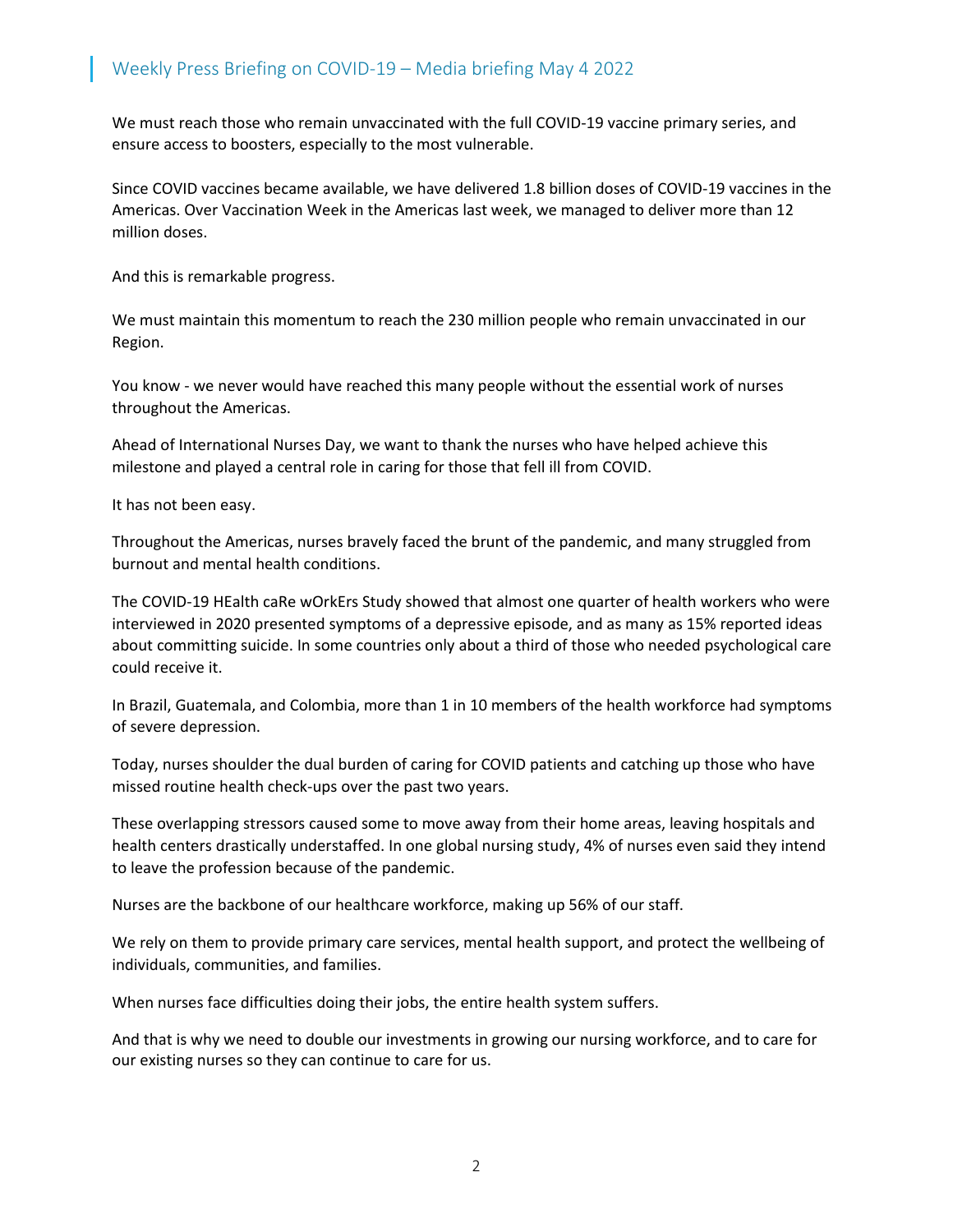## Weekly Press Briefing on COVID-19 – Media briefing May 4 2022

To meet our health needs, PAHO estimates that the Region of the Americas will need 1.8 million more nurses by 2030. The United States will need to add 1.2 million nurses to its workforce, and Canada will need 60,000 more by 2025.

To reach this growth, and to retain our existing nurses, countries must have clear policies to develop and retain the health workforce.

Countries can improve governance by creating more senior leadership opportunities for nurses, and elevating nurses and midwives within the government and Ministries of Health.

Jamaica is working on a new National Nursing and Midwifery strategy to better regulate the workforce and plan for the future of the country.

Brazil aims to raise the minimum wage for nurses to ensure that they are adequately compensated for their essential work.

We also need to treat nurses with the respect and dignity that they deserve and to support their mental health.

In a study done in the Caribbean, PAHO found that about 45% of nurses left their jobs for better working conditions.

Countries and territories, individually and in partnership with PAHO, are making efforts to address this issue.

Nursing associations are calling for countries to provide mental health services in health centers to take care of medical workers' mental health.

Chile and Argentina have created hotlines to support the healthcare workers' unique mental health care needs.

And PAHO is rolling out a self-care course catered specifically to health workers.

It is true that the pandemic has challenged the mental wellbeing of all of us – not just the health professionals.

On this topic, I want to mention that PAHO is launching a *[High-Level Commission on Mental Health and](https://www.paho.org/en/events/launch-high-level-commission-mental-health-and-covid-19)  COVID-19* [on Friday, May 6.](https://www.paho.org/en/events/launch-high-level-commission-mental-health-and-covid-19)

This Commission will bring together leaders and thought partners to take a closer look at the impact of the pandemic on mental health in the Americas. We have also included persons who suffer from mental health. It will guide PAHO and its Member States to strengthen our efforts to meet mental health needs across our Region.

COVID-19 continues to put a spotlight on the gaps we must address, directing our efforts to build back better and fairer in all aspects of our health systems.